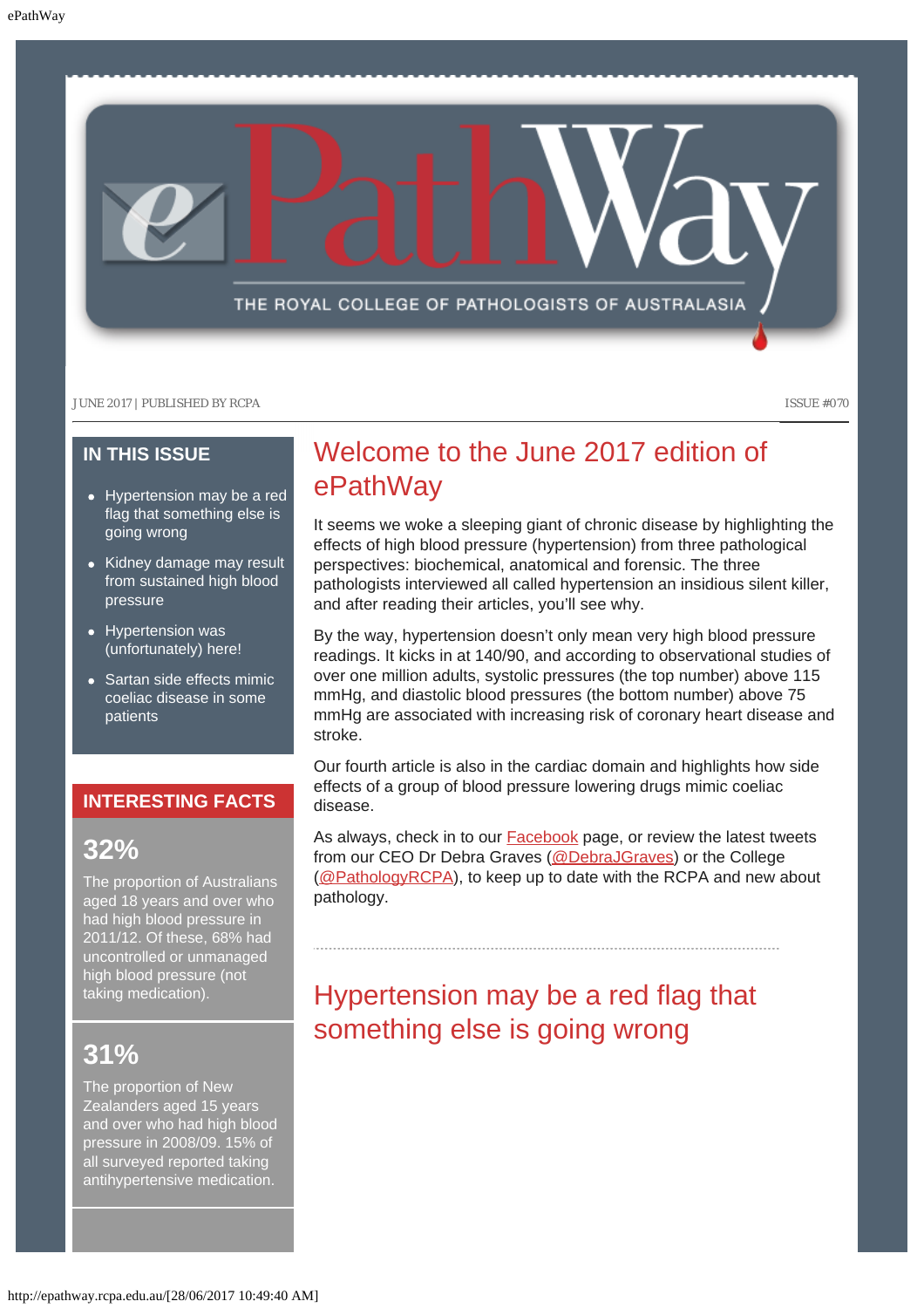## **17 million**

The approximate number of deaths globally attributed to cardiovascular disease. Of these, complications of hypertension account for 9.4 million deaths every year.

*Source: National Heart Foundation of Australia, The New Zealand Medical Journal, World Health Organization*



## **HYPERTENSION**

#### **IMPORTANT MESSAGE**

has an important message for you. [Click to see the](http://epathway.rcpa.edu.au/notice.html) [message!](http://epathway.rcpa.edu.au/notice.html)

High blood pressure (hypertension) is common, and doctors mostly deal with a form called primary (or essential) hypertension. Its exact cause is unknown, but the complications of long-standing or severe hypertension include different types of strokes, heart failure, kidney damage and leg ulcers from blood vessel damage.

[read more »](#page-5-0)

### **SUGGEST TO A FRIEND**

<span id="page-1-0"></span>Know someone who might be interested in this website? Why not [suggest the website](mailto:?Subject=I%20think%20you%20should%20read%20this%20Newsletter=
http://epathway.rcpa.edu.au/index.html) to them.

#### **PREVIOUS EDITIONS**

Did you miss something from last month? You can view our [previous editions](#page-3-0) at any time.

### **SUBSCRIBE NOW!**

Subscription is easy! Simply fill in our [subscription form.](http://epathway.rcpa.edu.au/subscription.html)

## Kidney damage may result from sustained high blood pressure

"Slow, insidious, silent killer" is how Anatomical Pathologist Dr Jeffrey Searle describes hypertension (high blood pressure). These are strong words, but he sees the damage it causes to the body's tissues under his microscope, and the picture he describes is unsettling.



#### [read more »](#page-7-0)

### **LINKS**

<span id="page-1-1"></span>[RCPA Manual](http://rcpamanual.edu.au/)

# Hypertension was (unfortunately) here!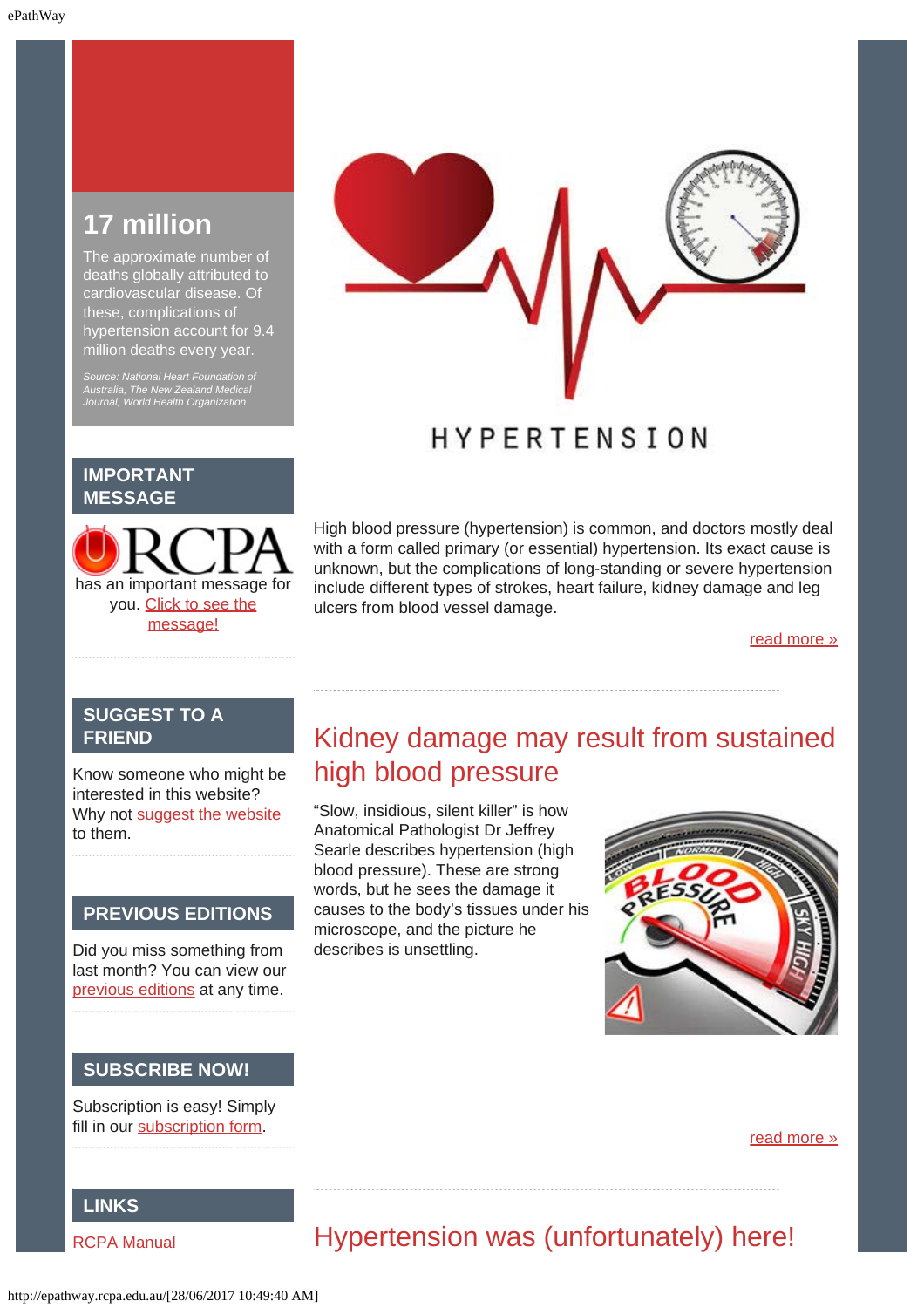[Lab Tests Online](http://www.labtestsonline.org.au/)

[Know Pathology Know](http://knowpathology.com.au/) **[Healthcare](http://knowpathology.com.au/)** 

You can only have high blood pressure (hypertension) while you are alive, yet Associate Professor Neil Langlois discovers its damaging effects on the body when he conducts autopsies. "While hypertension is not often recorded as the primary cause of death, it is mentioned in some form in about 30% of coronial cases. The bottom line is that hypertension is an insidious disease," he explains.



[read more »](#page-9-0)

## <span id="page-2-0"></span>Sartan side effects mimic coeliac disease in some patients

Sartans are a group of drugs prescribed to manage high blood pressure (hypertension). They also have an uncommon side effect. Some patients develop symptoms that mimic coeliac disease after taking these drugs for about one year.



[read more »](#page-11-0)

**Copyright © 2017 The Royal College of Pathologists of Australasia** RCPA - Durham Hall - 207 Albion St Surry Hills NSW 2010 AUSTRALIA | (+61) 2 8356 5858 | [www.rcpa.edu.au](https://www.rcpa.edu.au/)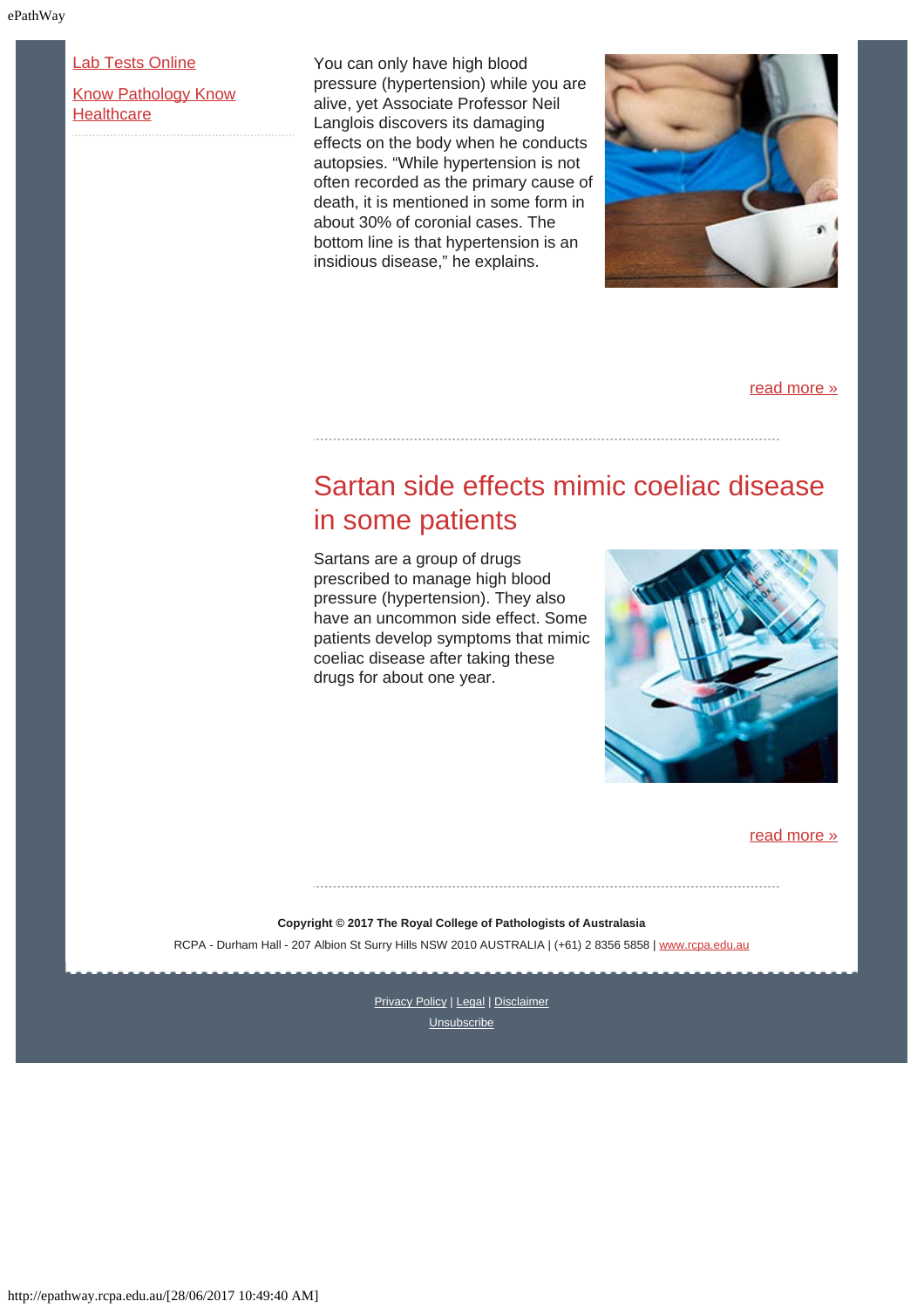<span id="page-3-0"></span>

PUBLISHED BY RCPA

## Previous Editions



| 066 - February 2017      | 067 - March 2017     | 068 - April 2017        |
|--------------------------|----------------------|-------------------------|
| 069 - May 2017           |                      |                         |
| 2016                     |                      |                         |
| 055 - February 2016      | 056 - March 2016     | <u>057 - April 2016</u> |
| 058 - May 2016           | 059 - June 2016      | 060 - July 2016         |
| <u>061 - August 2016</u> | 062 - September 2016 | 063 - October 2016      |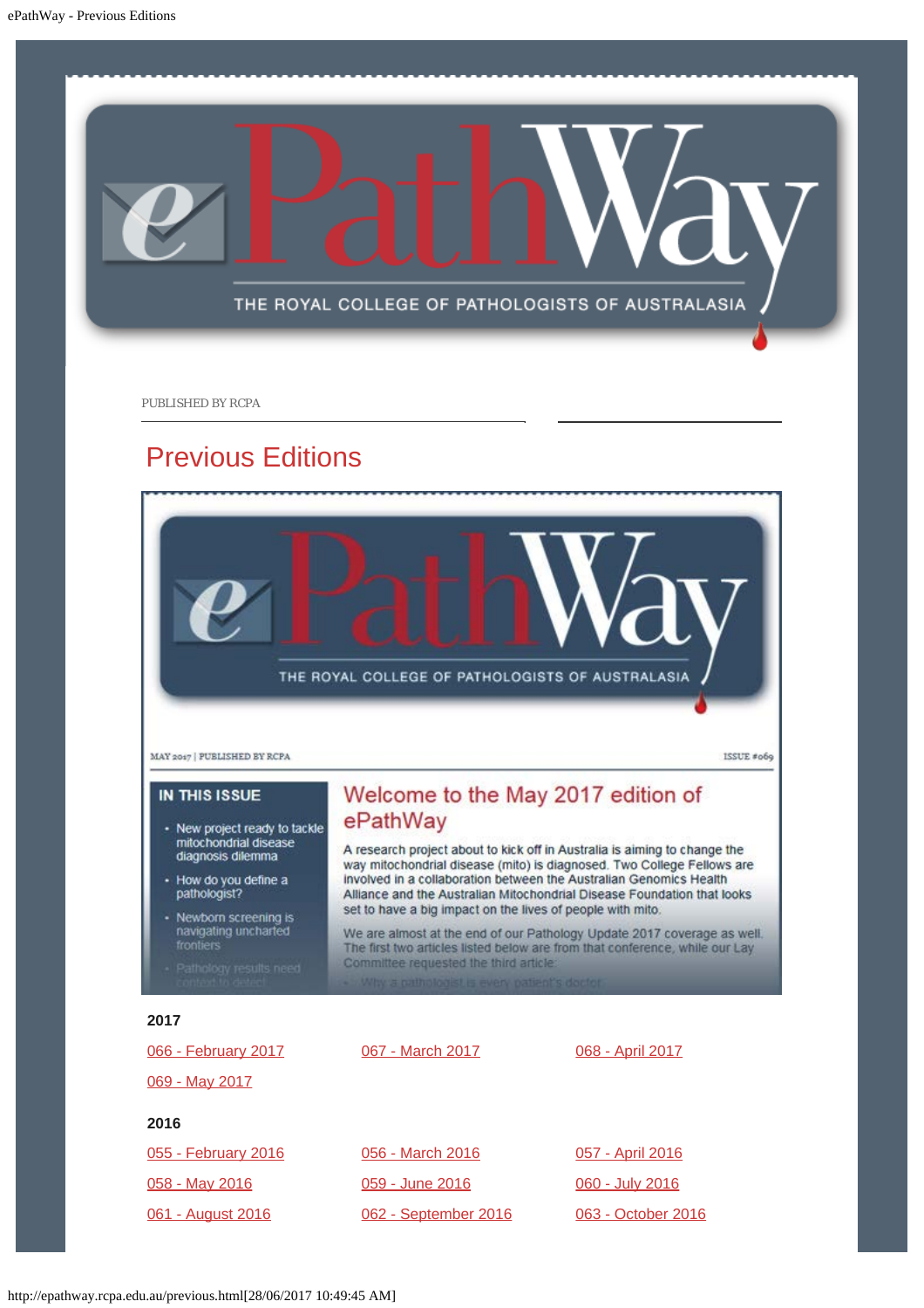| <b>Way - Previous Editions</b> |                         |                         |                      |
|--------------------------------|-------------------------|-------------------------|----------------------|
|                                | 064 - November 2016     | 065 - Dec 2016/Jan 2017 |                      |
|                                | 2015                    |                         |                      |
|                                | 044 - February 2015     | 045 - March 2015        | 046 - April 2015     |
|                                | 047 - May 2015          | 048 - June 2015         | 049 - July 2015      |
|                                | 050 - August 2015       | 051 - September 2015    | 052 - October 2015   |
|                                | 053 - November 2015     | 054 - Dec 2015/Jan 2016 |                      |
|                                | 2014                    |                         |                      |
|                                | 033 - February 2014     | 034 - March 2014        | 035 - April 2014     |
|                                | 036 - May 2014          | 037 - June 2014         | 038 - July 2014      |
|                                | 039 - August 2014       | 040 - September 2014    | 041 - October 2014   |
|                                | 042 - November 2014     | 043 - Dec 2014/Jan 2015 |                      |
|                                | 2013                    |                         |                      |
|                                | 022 - February 2013     | 023 - March 2013        | 024 - April 2013     |
|                                | 025 - May 2013          | 026 - June 2013         | 027 - July 2013      |
|                                | 028 - August 2013       | 029 - September 2013    | 030 - October 2013   |
|                                | 031 - November 2013     | 032 - Dec 2013/Jan 2014 |                      |
|                                | 2012                    |                         |                      |
|                                | 010 - Dec 2011/Jan 2012 | 011 - February 2012     | 012 - March 2012     |
|                                | 013 - April 2012        | 014 - May 2012          | 015 - June 2012      |
|                                | 016 - July 2012         | 017 - August 2012       | 018 - September 2012 |
|                                | 019 - October 2012      | 020 - November 2012     | 021 - December 2012  |
|                                | 2011                    |                         |                      |
|                                | 001 - March 2011        | 002 - April 2011        | 003 - May 2011       |
|                                | 004 - June 2011         | 005 - July 2011         | 006 - August 2011    |
|                                | 007 - September 2011    | 008 - October 2011      | 009 - November 2011  |

[« Back to Home Page](http://epathway.rcpa.edu.au/index.html)

**Copyright © 2017 The Royal College of Pathologists of Australasia** RCPA - Durham Hall - 207 Albion St Surry Hills NSW 2010 AUSTRALIA | (+61) 2 8356 5858 | [www.rcpa.edu.au](https://www.rcpa.edu.au/)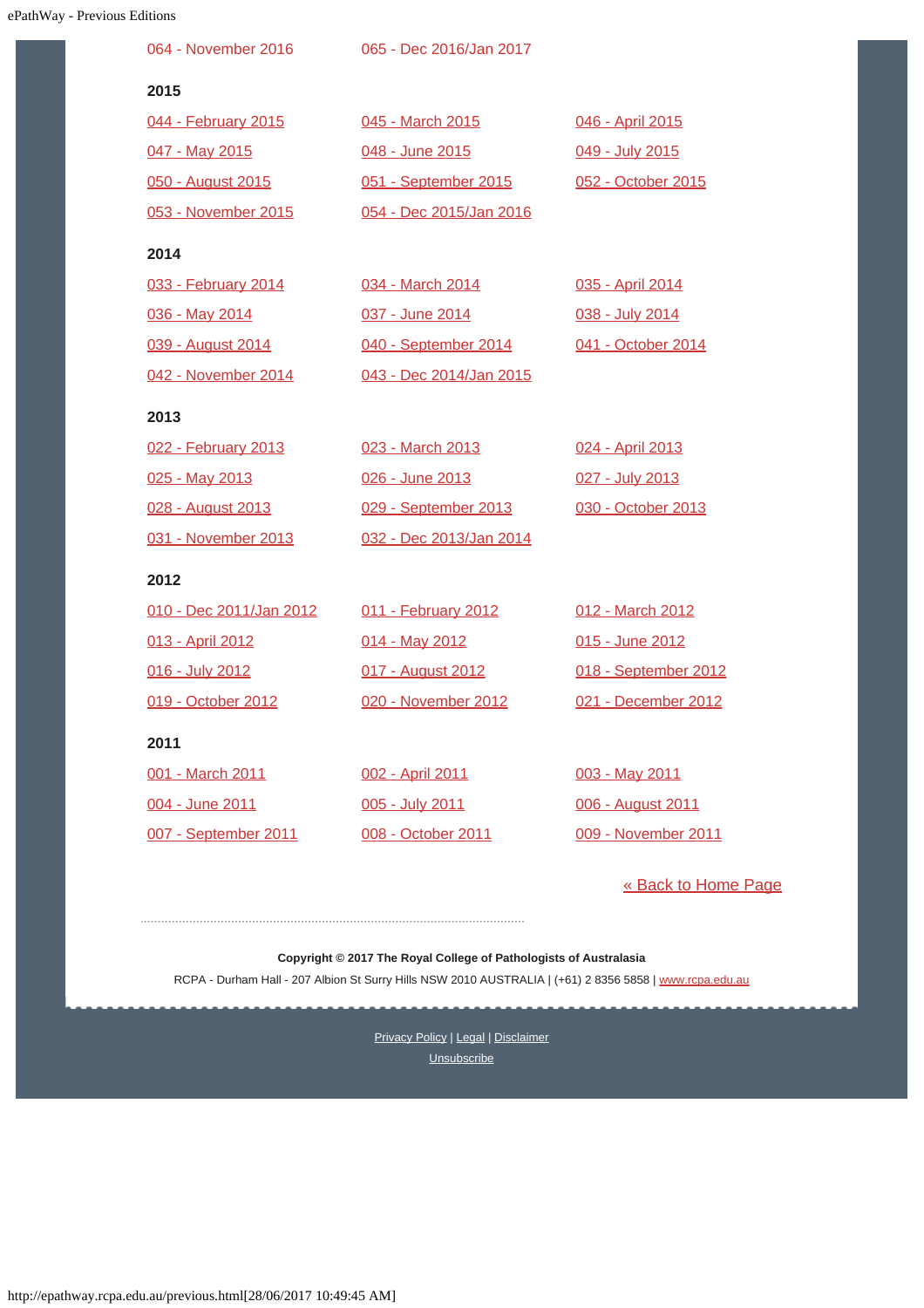<span id="page-5-0"></span>

# Hypertension may be a red flag that something else is going wrong



High blood pressure (hypertension) is common, and doctors mostly deal with a form called primary (or essential) hypertension. Its exact cause is unknown, but the complications of long-standing or severe hypertension include different types of strokes, heart failure, kidney damage and leg ulcers from blood vessel damage.

Dr Lee Price, Chemical Pathologist and Endocrinologist at Sullivan Nicolaides Pathology in Brisbane, says primary hypertension is managed with lifestyle changes and antihypertensive medication to normalise blood pressure. He confirms that patients occasionally have an identifiable cause for their hypertension, and this is called secondary hypertension.

"Secondary hypertension occurs in pregnancy and kidney disease, but it may also be due to excess production of hormones. Many diseases can cause it including hyperaldosteronism (Conn's syndrome), Cushing's syndrome and phaeochromocytoma, to name just three."

Hyperaldosteronism is the most common hormonal cause for secondary hypertension. It occurs when the adrenal glands make too much of the hormone aldosterone.

"Aldosterone regulates the amount of salt and water reabsorbed into the bloodstream from the kidneys. Excessive secretion increases salt reabsorption into the blood and decreases blood potassium levels. The result is a higher blood pressure partly due to the extra fluid retained with the increased salt. Blood tests to diagnose hyperaldosteronism measure the levels of aldosterone, renin (a hormone made by the kidney) and potassium," explains Dr Price.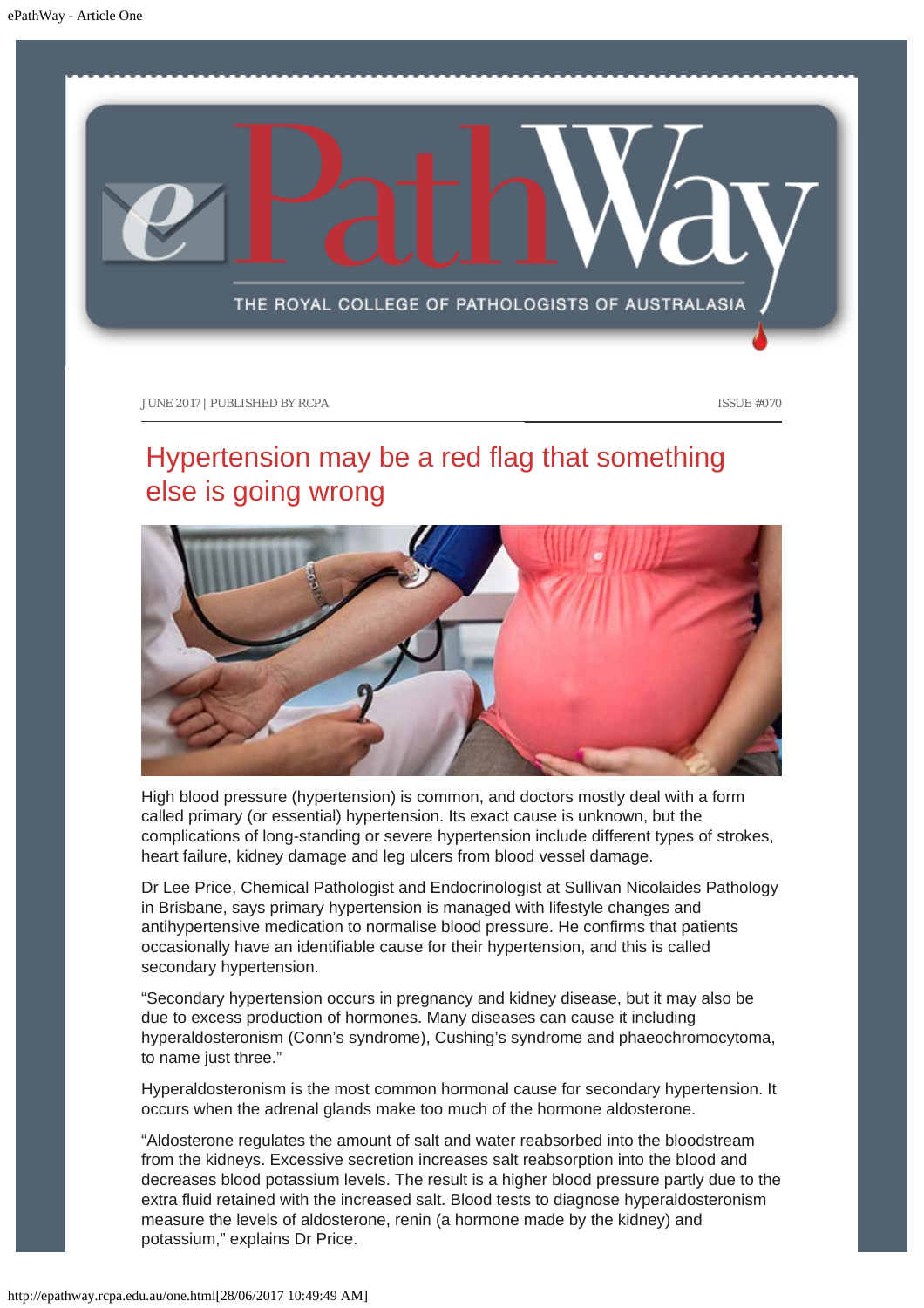In Cushing's syndrome, the adrenal gland produces excessive quantities of cortisol which swamps the aldosterone receptor in the kidney, resulting in hypertension.

"Excess cortisol production also results in diabetes, osteoporosis, weight gain and muscle weakness. A doctor can screen for Cushing's syndrome with specific blood, urine and saliva tests."

Dr Price says about 0.5% of hypertensive patients have a tumour called a phaeochromocytoma that produces excessive amounts of the hormones adrenalin and noradrenalin.

"These patients have hypertension which can be very severe, as well as other features including headaches, racing heart and heart failure. This can be a dangerous condition and needs to be diagnosed as soon as possible. Cure can be achieved by removing the tumour that is most often found in the adrenal glands. The best screening test for a phaeochromocytoma is measuring levels of metanephrines (by-products of the metabolism of adrenalin and noradrenalin) via a blood test," says Dr Price.

Hypertension can also rarely occur as a side effect of a medicine or chemical substance, including from an ingredient found in liquorice.

"The ingredient in liquorice that causes hypertension is glycyrrhizic acid. It essentially switches off a protective 'gatekeeper' enzyme to the aldosterone receptor in the kidneys. This protective enzyme opens the gate to allow aldosterone access to the receptor but prevents cortisol, which is in much higher concentrations in the body, from gaining access. The liquorice ingredient inactivates the gatekeeper allowing cortisol to flood the aldosterone receptor, and this causes hypertension."

Hypertension is clearly a red flag that something else is going wrong in the body, and the skill is in identifying what that 'something' is. Whether it's primary or secondary hypertension, the long-term consequences of this insidious disease are reason enough to investigate the cause and initiate treatment or preventive measures as early as possible.

You are welcome to circulate this article to your contacts, share it on your social media platforms and forward it to any relevant contributors and experts for them to share and post on their websites. If you do reproduce this article in any such fashion you must include the following credit:

**This article appeared in the June 2017 Edition of ePathWay which is an online magazine produced by the Royal College of Pathologists of Australasia [\(http://www.rcpa.edu.au/Library/Publications/ePathway](http://www.rcpa.edu.au/Library/Publications/ePathway)).**

#### [« Back to Home Page](http://epathway.rcpa.edu.au/index.html)

#### **Copyright © 2017 The Royal College of Pathologists of Australasia**

RCPA - Durham Hall - 207 Albion St Surry Hills NSW 2010 AUSTRALIA | (+61) 2 8356 5858 | [www.rcpa.edu.au](https://www.rcpa.edu.au/)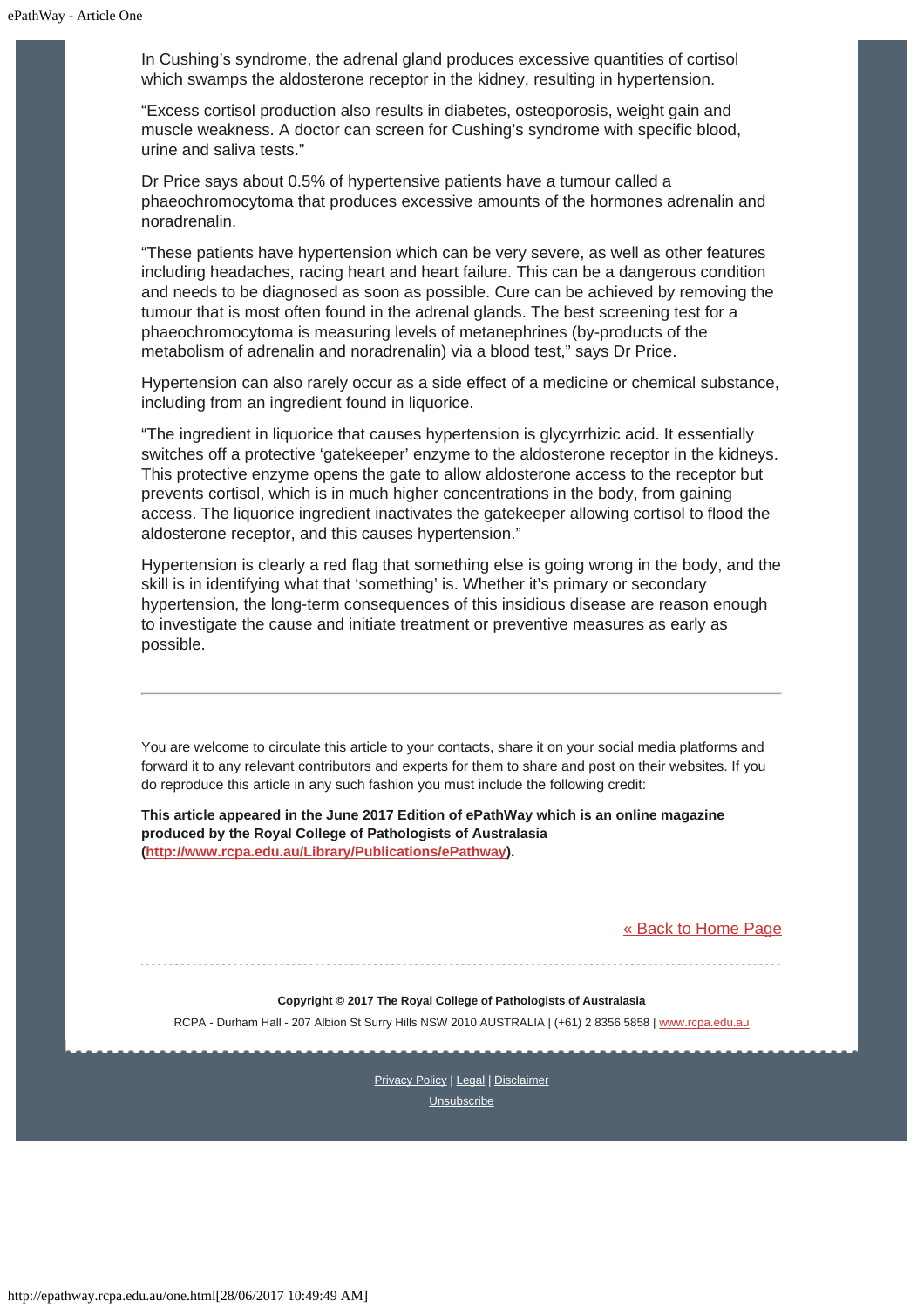<span id="page-7-0"></span>

# Kidney damage may result from sustained high blood pressure

**MODMAL PREHYPERTENSION HYPERTENSION** 

"Slow, insidious, silent killer" is how Anatomical Pathologist Dr Jeffrey Searle describes hypertension (high blood pressure). These are strong words, but he sees the damage it causes to the body's tissues under his microscope, and the picture he describes is unsettling.

"If a person developed hypertension at age 30 that stays untreated until they are about 50, then it has had 20 or so years to cause usually irreversible damage to their blood vessels and other organs. The brain, kidneys and heart are the three organs that cop it, and symptoms don't often show up until late in the course of disease."

Dr Searle explained that blood pressure is controlled in the body at the level of the arterioles, which are small-diameter blood vessels that branch from small arteries to feed the capillaries. Arterioles have muscular walls, and are the primary site of blood vessel (vascular) resistance. As the blood pressure increases, arteriolar walls become thicker causing their internal diameter to become smaller, and this increases the pressure throughout the body's vascular network.

While sustained hypertension is linked to numerous conditions, including vascular dementia, stroke and heart failure, Dr Searle used the kidneys to highlight its effects on the body.

"Hypertension is often accompanied by impaired kidney function, and a blood test may show that the patient's electrolyte levels are abnormal. A biopsy of the kidney tissue can show the extent of damage that has occurred as a result of the high blood pressure, and this can be used in planning subsequent management, " he explains.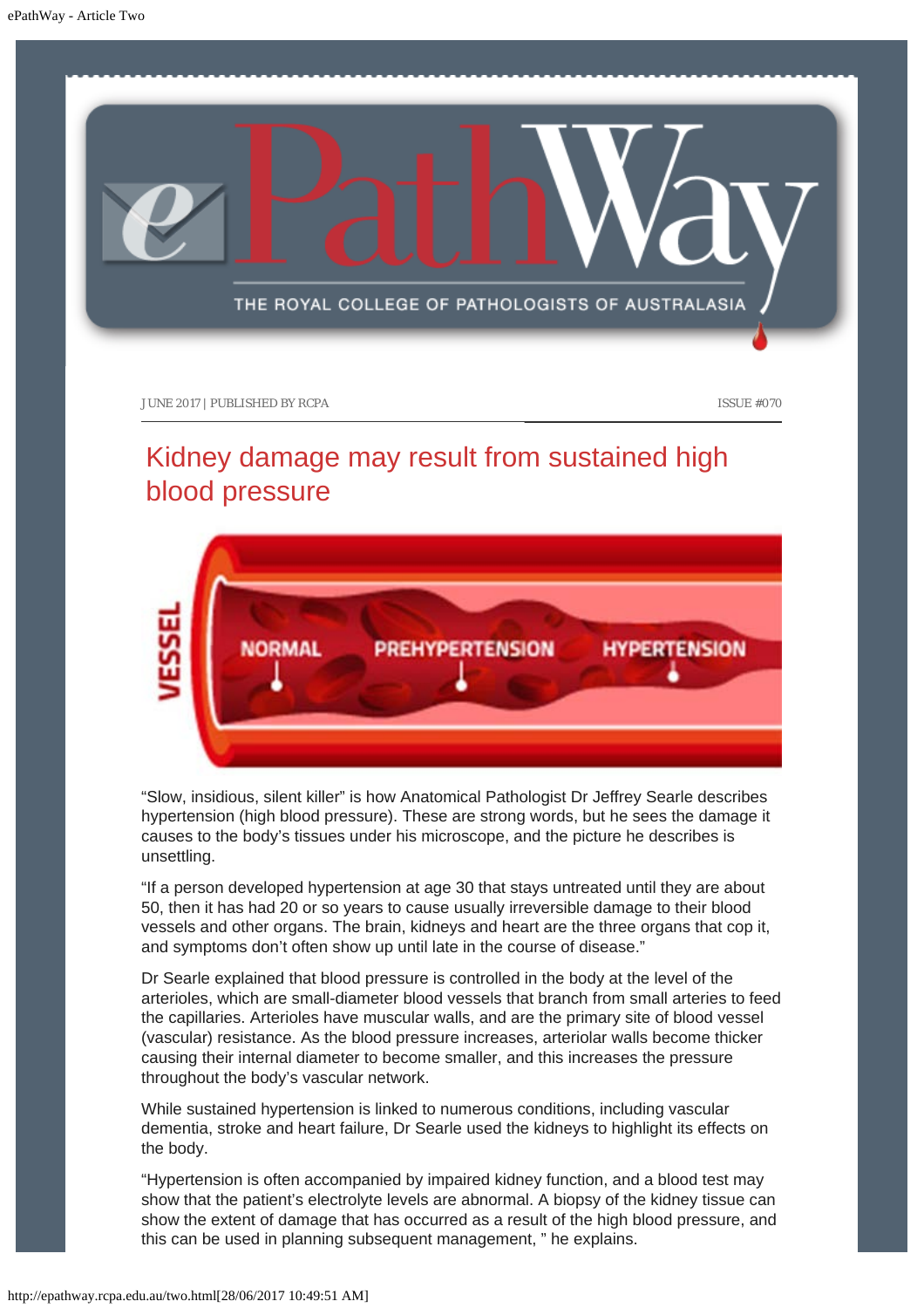Dr Searle explained that when arterioles are damaged then less blood is able to reach the kidney tissue because it's harder for the heart to push blood through narrowed vessels. This results in the kidney not receiving the level of nutrients it needs, leading to decreasing kidney function and eventually renal failure.

"This damage shows up in biopsies of kidney tissue as patterns of scarring and as tissue that is quietly fading away. It is also irreversible. Once the tissue is gone, it's gone for good. The body still produces the same amount of wastes to be processed, but the kidney has less and less processing capacity to deal with it because it doesn't have as much functioning tissue to do the work."

Dr Searle says patients can be asymptomatic while much of this damage is occurring, because kidneys have a functional reserve. But there is a limit to it.

"All of the cases I see are because there is some form of renal impairment. However, even if the purpose of the biopsy is to look for other diseases, I can look at it and tell if that patient also has high blood pressure from the pattern of damage observed."

Dr Searle says while the damage usually occurs slowly, the higher the blood pressure, the faster the damage happens. And it's damage that was usually preventable.

"Most of the damage occurring in the body from untreated hypertension is irreversible, but it doesn't have to be that way. You can control blood pressure with antihypertensive drugs. A lot of people don't realise the damage high blood pressure is doing to their body until it's too late, and that's why it's a slow, insidious, silent killer."

Dr Searle is an Anatomical Pathologist at Sullivan Nicolaides Pathology in Brisbane.

You are welcome to circulate this article to your contacts, share it on your social media platforms and forward it to any relevant contributors and experts for them to share and post on their websites. If you do reproduce this article in any such fashion you must include the following credit:

**This article appeared in the June 2017 Edition of ePathWay which is an online magazine produced by the Royal College of Pathologists of Australasia [\(http://www.rcpa.edu.au/Library/Publications/ePathway](http://www.rcpa.edu.au/Library/Publications/ePathway)).**

#### [« Back to Home Page](http://epathway.rcpa.edu.au/index.html)

#### **Copyright © 2017 The Royal College of Pathologists of Australasia**

RCPA - Durham Hall - 207 Albion St Surry Hills NSW 2010 AUSTRALIA | (+61) 2 8356 5858 | [www.rcpa.edu.au](https://www.rcpa.edu.au/)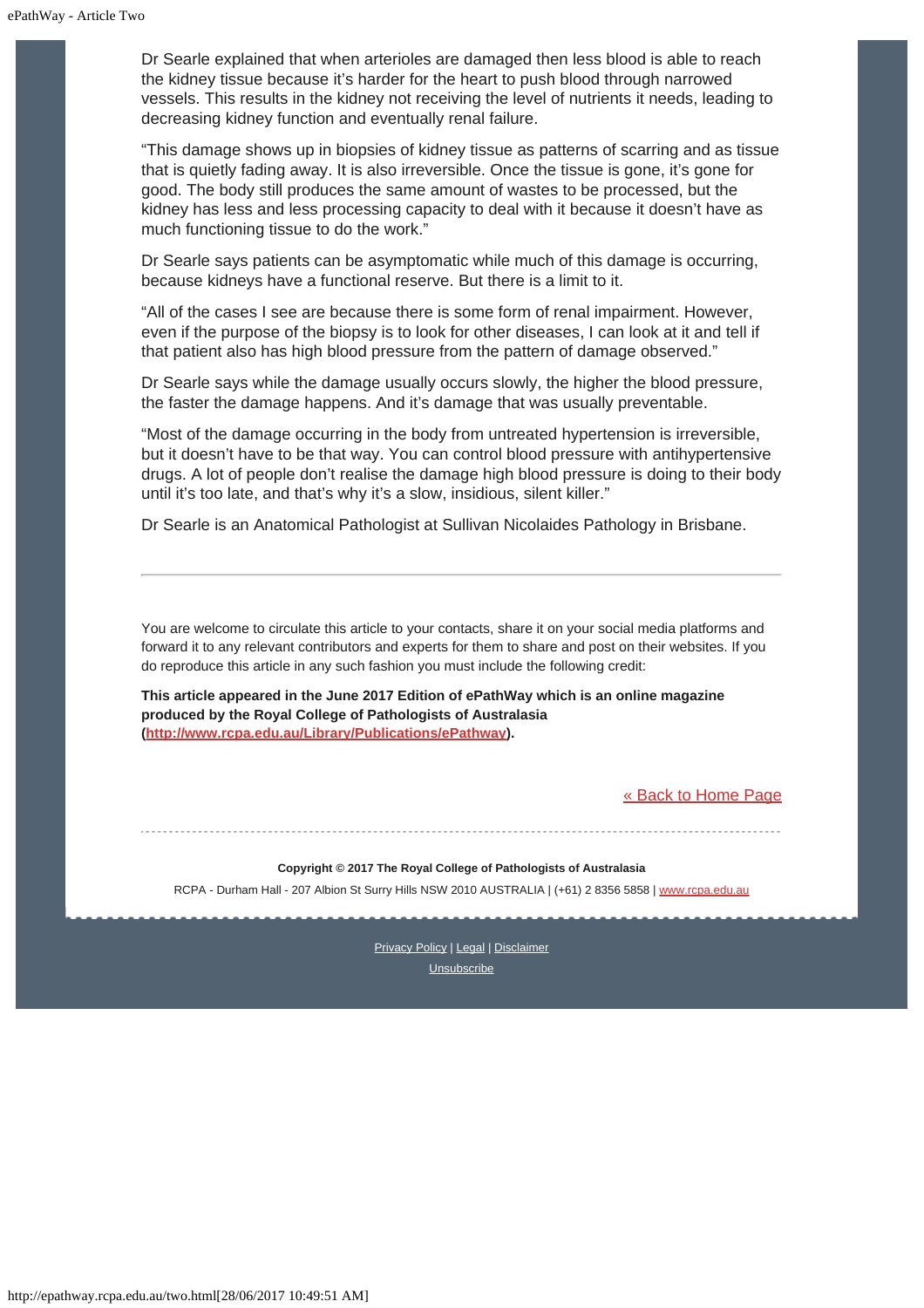<span id="page-9-0"></span>

# Hypertension was (unfortunately) here!



You can only have high blood pressure (hypertension) while you are alive, yet Associate Professor Neil Langlois discovers its damaging effects on the body when he conducts autopsies. "While hypertension is not often recorded as the primary cause of death, it is mentioned in some form in about 30% of coronial cases. The bottom line is that hypertension is an insidious disease," he explains.

A/Prof Langlois says evidence of hypertension on autopsy might include an enlarged heart (cardiomegaly), early coronary artery disease and myocardial infarction (heart attack), a tear in the wall of the aorta (aortic dissection), an abdominal aortic aneurysm, and evidence of different types of strokes and kidney disease.

"For example, if a deceased person has a heart to body weight ratio above the 90th percentile, I suspect they had hypertension. I then go back to their clinical notes, and sometimes I find hypertension had been recorded, and sometimes I find no mention of it, nor even a blood pressure reading. But that doesn't mean they weren't hypertensive because I can see the evidence that they were."

(A high heart to body weight ratio indicates that the heart muscle was working harder than normal to pump the blood around the body, and this would usually have resulted from elevated blood pressure.)

While A/Prof Langlois' work as a forensic pathologist deals with the deceased, he clearly cares about the living. To prepare for his interview for this article, he assembled five and half pages of research about hypertension. Some examples from this include:

• In his practice, the mean age of deaths attributed to hypertensive heart disease is 69 years, with around one fifth of deaths occurring under the age of 60 years.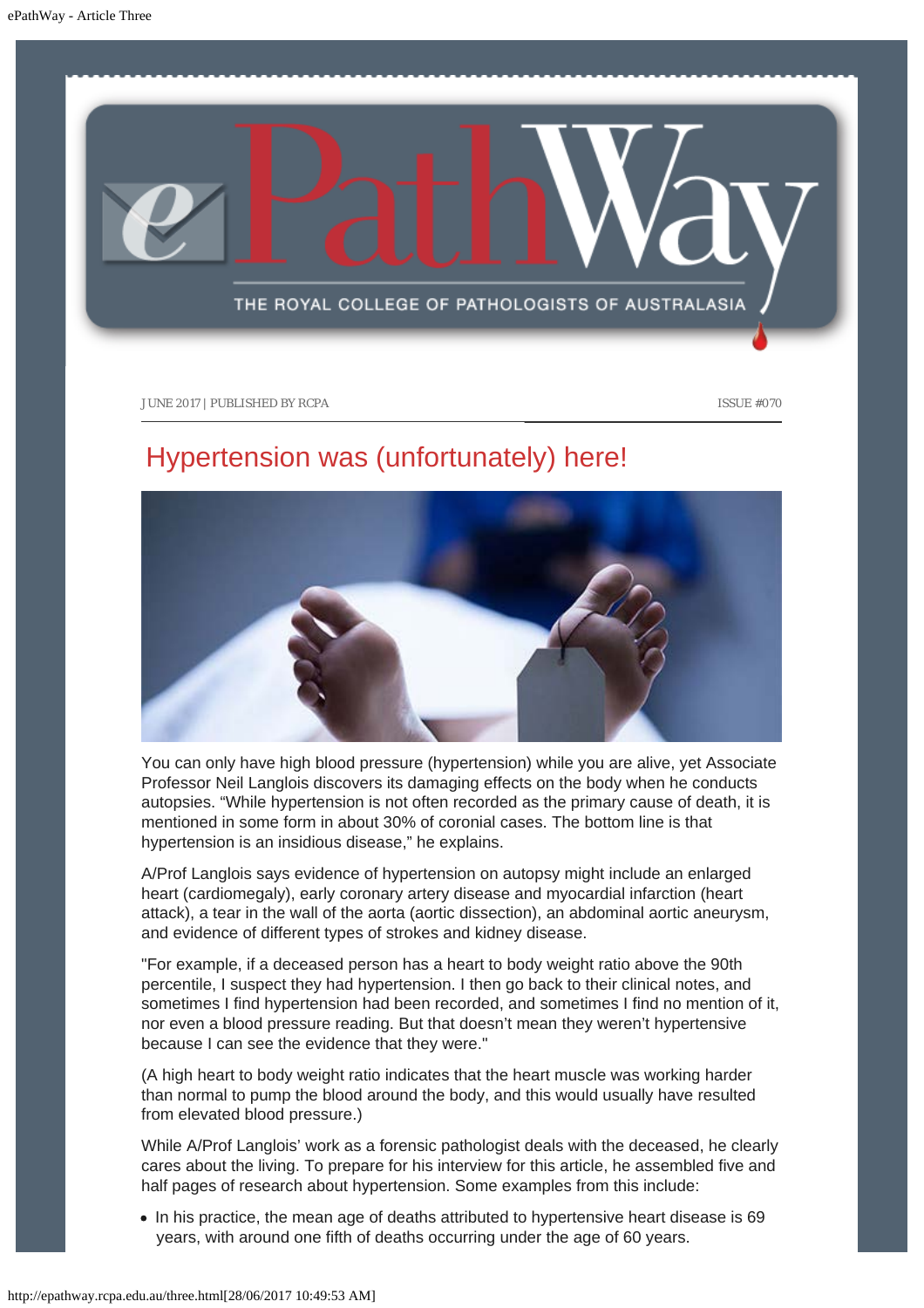- Hypertension is the most common attributable risk factor for death worldwide, and is responsible for more than half of all stroke and coronary heart disease.
- Worldwide, 7.6 million premature deaths and 92 million disability-adjusted life years were attributed to high blood pressure.
- Normalising blood pressure using antihypertensive drug treatment doesn't eliminate the lifetime cardiovascular burden associated with the previous hypertension.
- Hypertension is positively associated with the risk of vascular dementia, and is possibly associated with Alzheimer's disease.
- Hypertension exacerbates complications associated with diabetes mellitus.

These facts are sobering, and on top of what A/Prof Langlois sees at work, are probably why he is so passionate about raising awareness of the effects of hypertension.

"Hypertension is a killer. I suspect many people don't know they have it when they are alive, but that doesn't mean it's not causing damage. When a person is in their 20s and 30s they probably don't think about their blood pressure. But if they have hypertension, and it's left untreated, then it is often too late when they find it later in life. The damage is done and it's usually irreversible by then. It is also a major contributor to disability and death," he explains.

"The effects of hypertension are also very draining on the health system. If more people who have hypertension were picked up earlier in life, and effectively treated, I suspect we wouldn't have as many people requiring care much later in life with conditions such as dementia, heart failure, strokes, kidney disease and so on."

A/Prof Langlois' final advice is to find hypertension early and treat it early before the damage is done. "It would just take a yearly blood pressure check which isn't hard to do." If that happens, then perhaps the time will come when he can start writing 'hypertension wasn't here' on his autopsy reports.

You are welcome to circulate this article to your contacts, share it on your social media platforms and forward it to any relevant contributors and experts for them to share and post on their websites. If you do reproduce this article in any such fashion you must include the following credit:

**This article appeared in the June 2017 Edition of ePathWay which is an online magazine produced by the Royal College of Pathologists of Australasia [\(http://www.rcpa.edu.au/Library/Publications/ePathway](http://www.rcpa.edu.au/Library/Publications/ePathway)).**

[« Back to Home Page](http://epathway.rcpa.edu.au/index.html)

**Copyright © 2017 The Royal College of Pathologists of Australasia** RCPA - Durham Hall - 207 Albion St Surry Hills NSW 2010 AUSTRALIA | (+61) 2 8356 5858 | [www.rcpa.edu.au](https://www.rcpa.edu.au/)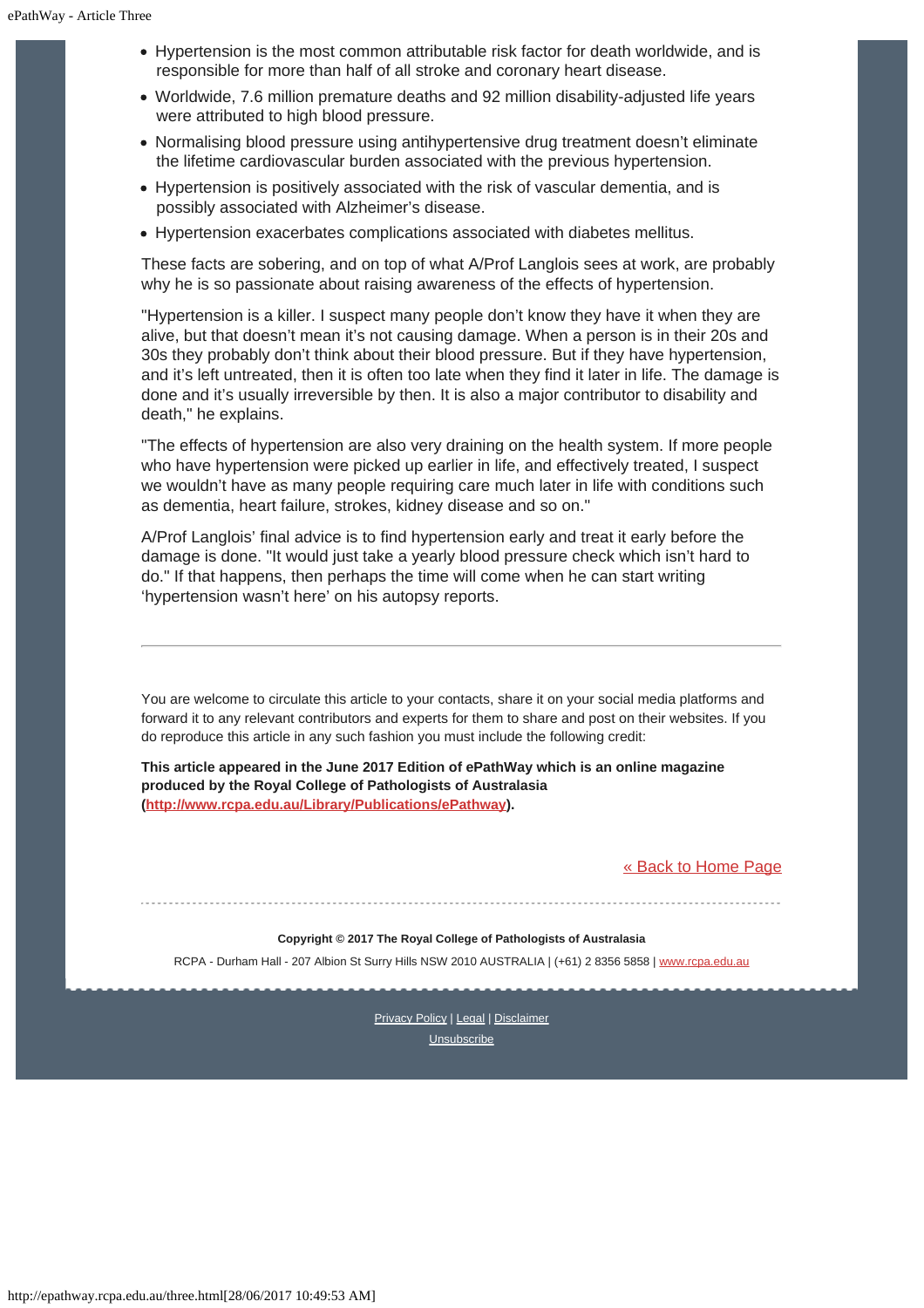<span id="page-11-0"></span>

# **Sartan side effects mimic coeliac disease in some patients**



Sartans are a group of drugs prescribed to manage high blood pressure (hypertension). They also have an uncommon side effect. Some patients develop symptoms that mimic coeliac disease after taking these drugs for about one year.

The good news is the medical community is on the case. Dr Ian Brown, Histopathologist at Envoi Specialist Pathologists in Brisbane, has been studying sartan enteropathies (diseases of the intestine) under his microscope, and is about to start writing a scientific paper outlining his findings.

"Some patients develop quite a severe sartan enteropathy. Symptoms can include diarrhoea, nausea, vomiting, abdominal pain, bloating, tiredness and severe weight loss. It's not uncommon for a patient to lose 20-30kgs very quickly. These symptoms develop after something causes an immune reaction, and unfortunately we're not sure what that 'something' is at present," explains Dr Brown.

The similarities between sartan enteropathy and coeliac disease aren't confined to their symptoms.

"It can be difficult to tell the difference between the two diseases when examining tissue under the microscope. This is when other information is very important such as whether the serology test for coeliac disease is in the normal range, and if tests for possible causes of diarrhoea are also normal," he explains.

Because sartan enteropathy mimics coeliac disease, Dr Brown is documenting diagnostic signposts to help differentiate these two disease processes.